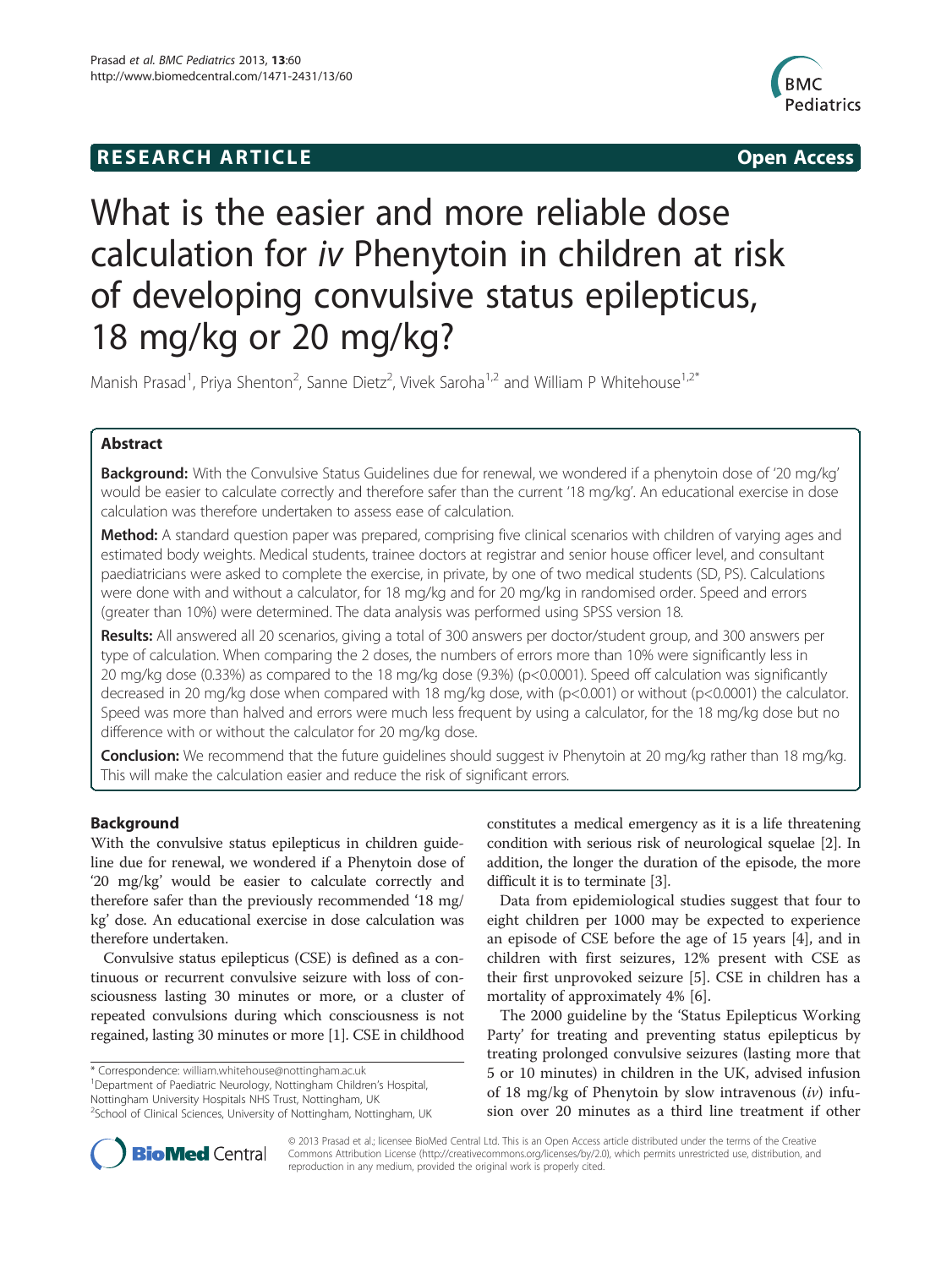treatments (generally benzodiazepines) had failed to control the seizure [\[7](#page-4-0)]. However, there is little agreement between hospital protocols when treating CSE in children globally, and it is well known that many hospitals in the UK and in North America use 20 mg/kg dose [[8\]](#page-4-0).

The objective of this study was to test medical students, trainees and consultant doctors as part of an educational exercise in dose calculation, and see if it is easier and less prone to error to calculate a dose of 20 mg/kg rather than 18 mg/kg.

## Methods

A standard question paper was prepared, comprising five clinical scenarios with children of varying ages and estimated body weights. Medical students, trainee doctors at registrar and senior house officer (SHO) level, and consultant paediatricians were asked to complete the exercise, confidentially, anonymously, in private, as an educational exercise, by one of two medical students (SD, PS).

Calculations were done with and without a calculator, for 18 mg/kg and for 20 mg/kg in randomised order. Speed was recorded with a stop watch, and errors were determined. For our exercise, only calculation errors of greater than 10% different from the correct dose were counted as significant errors.

The whole exercise took 5–10 minutes of the student's or doctor's time.

The data analysis was performed using SPSS version 18 (SPSS Inc, Chicago, IL). Continuous variables were tested for normality using Kolmogrov-Smirnov test and Wilcoxson signed rank test was used for paired data when not normally distributed. One way ANOVA with post hoc analysis using Dunnett C test (unequal variance) was performed for normally distributed data when comparing effect of level of seniority on time taken to calculate. The categorical data was analysed using Fischer's exact test and p values below 0.05 were taken as significant.

This was not experimental research, this was an educational exercise, so no ethics committee approval was required and no written consent was obtained,

## Results

Data was collected from the 20 scenarios as completed by 15 consultant paediatricians, 15 registrars, 15 SHOs, and 15 medical students. All answered all 20 scenarios, giving a total of 300 answers per doctor/student group, and 300 answers per type of calculation (Table 1).

The students' and doctors' performances were similar, with respect to the significant error rate (Figure [1](#page-2-0)). There was a significant effect of seniority on the time taken to calculate the dose (Figure [2,](#page-2-0) Figure [3\)](#page-3-0), F  $(3,658) = p < 0.05$ . There was a significant quadratic trend with the time taken decreasing with seniority at registrar level and then again increasing with seniority,  $F(3, 658) = p = 0.028$ . Post hoc analysis shows registrars' calculations were significantly faster than medical students'  $(p < 0.001)$  and SHO's  $(p = 0.006)$  (Figure [4](#page-3-0)). There was no significant order effect.

## Error rate > 10%

When comparing the 2 doses, the numbers of errors more than 10% were significantly less for the 20 mg/kg dose (0.33%) compared to the 18 mg/kg dose (9.3%)  $(p < 0.0001$ , Fischer exact test) when not using the calculator. The odds ratio for making a significant error is 30.77 with increased risk for the 18 mg/kg calculation. There was no significant difference in the significant error rate when using a calculator.

When using the 18 mg/kg dose, using a calculator significantly decreased the significant error rate from 9.3% to  $0.66\%$  ( $p < 0.001$ ). The odds ratio of making an error while calculating the 18 mg/kg dose without a calculator was 15.38 as compared to when using a calculator.

For the 20 mg/kg doses, there was no difference in significant error rate with or without a calculator (1% vs. 0.3%), in fact, with the 20 mg/kg dose, the significant error rate was less without a calculator.

## Speed of calculation

When comparing the 2 doses, the time taken to perform the calculations was significantly decreased using the 20 mg/kg dose as compared to 18 mg/kg dose with (median 6 seconds, and 8 seconds respectively,  $T = 102$ ,

#### Table 1 Number of dose calculation errors observed

|                                            | 18 mg/kg dose             |                  | 20 mg/kg dose      |                  | <b>Effect of dose</b> |                  | <b>Effect of calculator use</b> |                            |
|--------------------------------------------|---------------------------|------------------|--------------------|------------------|-----------------------|------------------|---------------------------------|----------------------------|
|                                            | <b>Calculator</b><br>used | No<br>calculator | Calculator<br>used | No<br>calculator | Calculator<br>used    | No<br>calculator | 18 mg/kg<br>dose                | $20 \text{ mg/kg}$<br>dose |
| Significant error >10%                     | 2/300                     | 28/300           | 3/300              | 1/300            | <b>NS</b>             | $\ast$           | $*$                             | <b>NS</b>                  |
| Speed of calculation in seconds<br>(range) | $8(2-36)$                 | $18(2 - 77)$     | $6(1-39)$          | $4(1-44)$        | $***$                 | **               | $***$                           | <b>NS</b>                  |

Comparison of number of significant errors in drug calculation of > 10%, when asked to calculate 18 mg/kg dose and 20 mg/kg dose with and without the use of the calculator (top row). Speed of calculation (seconds) expressed as median and range for making the calculations when asked to calculate 18 mg/kg dose and 20 mg/kg dose with and without the use of a calculator (bottom row).

\* p < 0.001 Fischer exact test.

\*\* p < 0.001 Wilcoxson sign ranked test.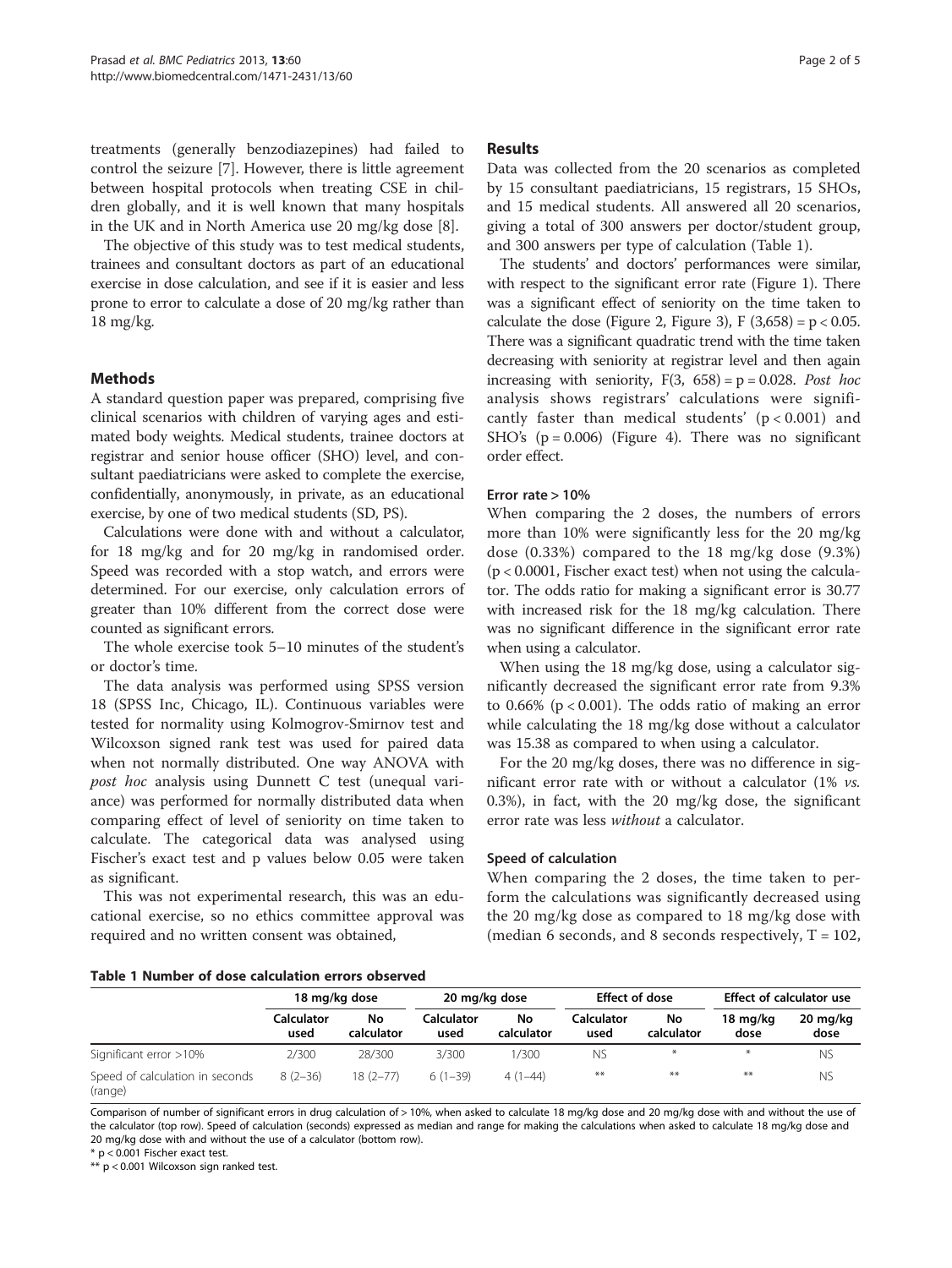<span id="page-2-0"></span>

 $p < 0.001$ ,  $r = 0$ . 21) or without (median 4 seconds, and 18 seconds respectively,  $T = 39$ ,  $p < 0.0001$ ,  $r = 0.79$ ) a calculator.

For the 18 mg/kg doses, speed of calculation was better than halved by using a calculator (8.0 vs. 18.0 seconds) which is statistically significant (T = 39,  $p < 0.001$ ,  $r = 0.75$ ), however for the 20 mg/kg dose there was no significant difference in time taken with (median 6 seconds) or without (median 4 seconds) the calculator. In fact the speed was quicker without the calculator for the 20 mg/kg dose.

## **Discussion**

Medication errors are considered to be the commonest type of medical error, [\[9](#page-4-0)-[11\]](#page-4-0) and recent reviews have established that paediatric patients are at particularly high risk compared to adults [\[12,13](#page-4-0)]. It is estimated that the true incidence of paediatric dosing errors could be approximately 500,000 per year in England. There is, therefore, an urgent need to minimise such errors [[14](#page-4-0)].

Published literature confirms that some healthcare professionals have difficulty calculating correct doses [\[15-17\]](#page-4-0).

Phenytoin is one of the most effective drugs for treating acute convulsive seizures, whether primarily or secondarily generalised, and status epilepticus. The main advantage of Phenytoin is the relative lack of sedating effect. However, it is considered one of the medicines most commonly responsible for dosing errors in childhood by the Royal College Paediatrics and Child Health [[18](#page-4-0)].

Historically, doses quoted for iv Phenytoin and Phenobarbitone range from 15–20 mg/kg. The guidelines already recommend 20 mg/kg as the dose for iv Phenobarbitone [[7](#page-4-0)]. The difference between 20 mg/kg and 18 mg/kg, 2 mg/kg is 11.1% of 18 mg/kg. This is relatively small. The 18 mg/kg dose was first published to our knowledge in the paper by David M. Treiman *et al* [\[19\]](#page-4-0). This report does

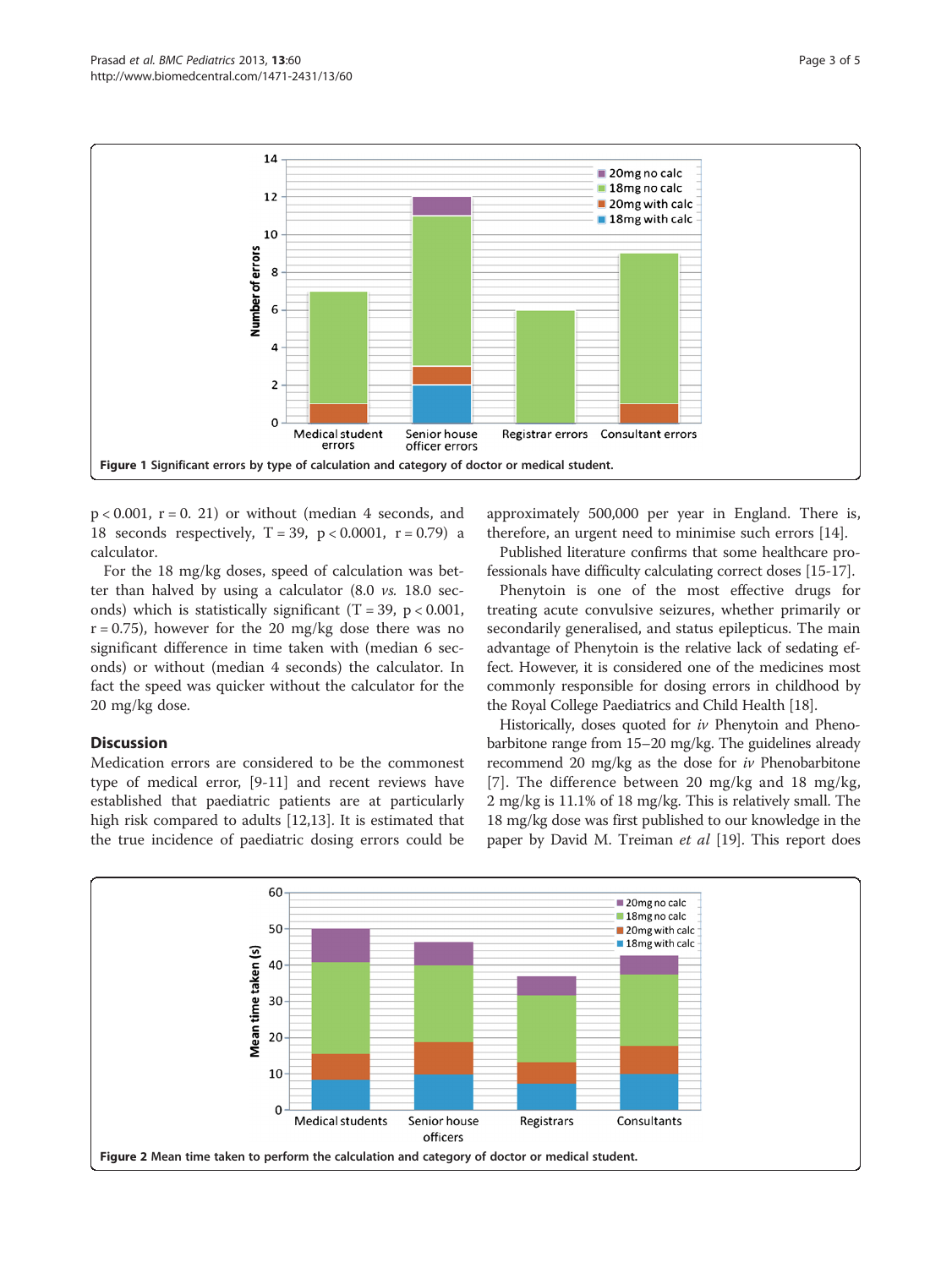<span id="page-3-0"></span>

not justify their choice of 18 mg/kg over 20 mg/kg. We feel it implausible that such a small increase in the dose would have an overall pharmacological effect in this population, especially as the child's weight is often estimated rather than measured as it is a medical emergency and they are convulsing, which makes weighing them impractical. We feel that a randomised controlled trial would be too costly and cumbersome for such a minor difference in dose, but that routine surveillance (clinical audit) would be useful to compare 18 mg/kg and 20 mg/ kg as used in different units. At least major adverse events would be recorded this way.

We contacted Pfizer pharmaceutical company which now owns Parke-Davis who initially marketed EPANUTIN® (phenytoin sodium). According to Pfizer the dose of 18 mg/kg quoted was derived from numerous clinical

pharmacology studies (dose response studies) along with safety data from their phase 3 clinical programme.

Intravenous Phenytoin infusion can sometimes cause adverse cardiovascular effects, including bradycardia or hypotension [\[20](#page-4-0)]; hence in children the infusion rate should not exceed 1 mg/kg/min and should be administered with cardiac monitoring.

It is well known that many hospitals' local guidelines advocate 20 mg/kg for iv Phenytoin for the management of children with prolonged seizures. To the best of our knowledge there have been no reports suggesting an increased risk of adverse effects with the 20 mg/kg dose compared with 18 mg/kg dose.

For this educational exercise, only calculation errors greater than 10% different from the correct dose were counted as significant errors.